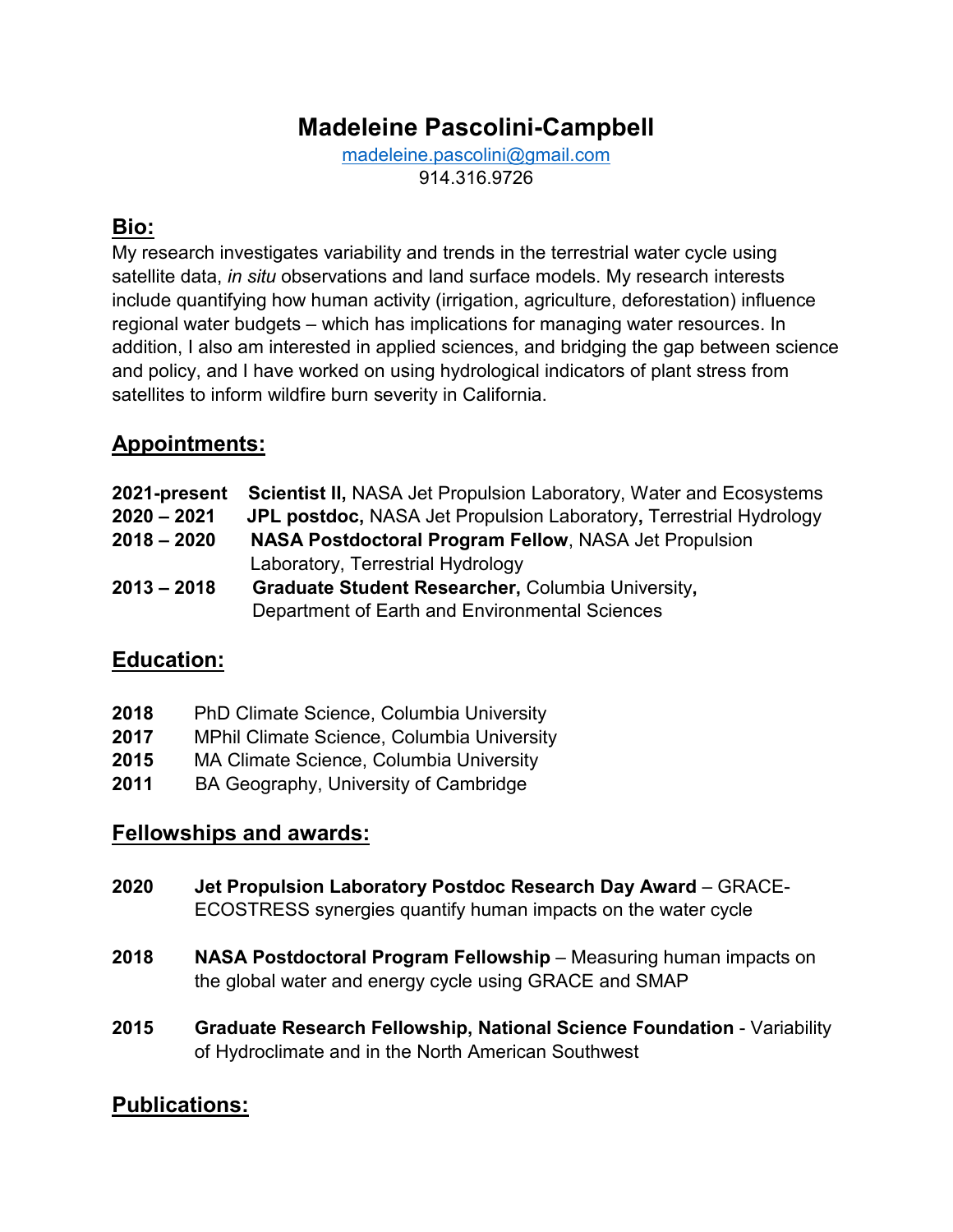**Pascolini-Campbell, M. A.,** J. T. Reager, H. A. Chandanpurkar and M. Rodell "*An increase in global land evapotranspiration from 2003 to 2019*", under review 2022, *Nature*

**Pascolini-Campbell, M. A.,** Lee, C., Stavros, N. and Fisher, J. B. "*ECOSTRESS reveals pre-fire vegetation controls on burn severity for Southern California Wildfires*", under review 2022, *Global Ecology and Biogeography - Fires 2020 Special Issue*

Raymond., C., Suarez-Gutierrez, L., Kornhuber, K., **Pascolini-Campbell, M.**, Sillmann, J. and D. E. Waliser "Increasing spatiotemporal proximity of heat and precipitation extremes in a warming world quantified by a large model ensemble", resubmitted with minor reviews November 2021, *Environmental Research Letters*

**Pascolini**‐**Campbell, M. A.**, Fisher, J. B. & J. T. Reager "GRACE-ECOSTRESS synergies constrain fine-scale impacts on large-scale water balance", *2021, Geophysical Research Letters, 48*(15), e2021GL093984.

**Pascolini**‐**Campbell, M. A.**, Reager, J. T., & Fisher, J. B. "GRACE‐based mass conservation as a validation target for basin‐scale evapotranspiration in the contiguous United States". *Water Resources Research (2020)*, 56, e2019WR026594. https://doi.org/10.1029/2019WR026594

**Pascolini-Campbell**, **M.A.,** Seager, R., Cook, B.I. and P. Williams "Dynamics and variability of the spring dry season in the United States Southwest as observed in AmeriFlux and NLDAS-2 data"*, J. Hydrometeorology* (2019): **20**, 1081–1102

**Pascolini-Campbell, M. A.**, Seager, R. Cook, B. I and Pinson, A. "Covariability of climate and streamflow in the Upper Rio Grande from interannual to decadal timescales", *Journal of Hydrology: Regional Studies* 13 (2017): 58-71.

**Pascolini-Campbell, M. A.**, Seager, R., Cook, B.I., Griffin, D. and D. Gutzler "Causes of interannual to decadal variability of Gila River streamflow over the past century." *Journal of Hydrology: Regional Studies* 3 (2015): 494-508.

**Pascolini-Campbell, M. A.**, Zanchettin, D., Bothe, O., Timmreck, C., Matei, D., Jungclaus, J. H., & Graf, H. F. (2015). Toward a record of Central Pacific El Niño events since 1880. *Theoretical and Applied Climatology*, 119(1-2), 379-389.

#### **Manuscripts in preparation:**

**Pascolini-Campbell, M. A.,** & J. T. Reager, "Spatial and temporal characteristics of extreme dry and wet conditions in the contiguous United States", *In prep.*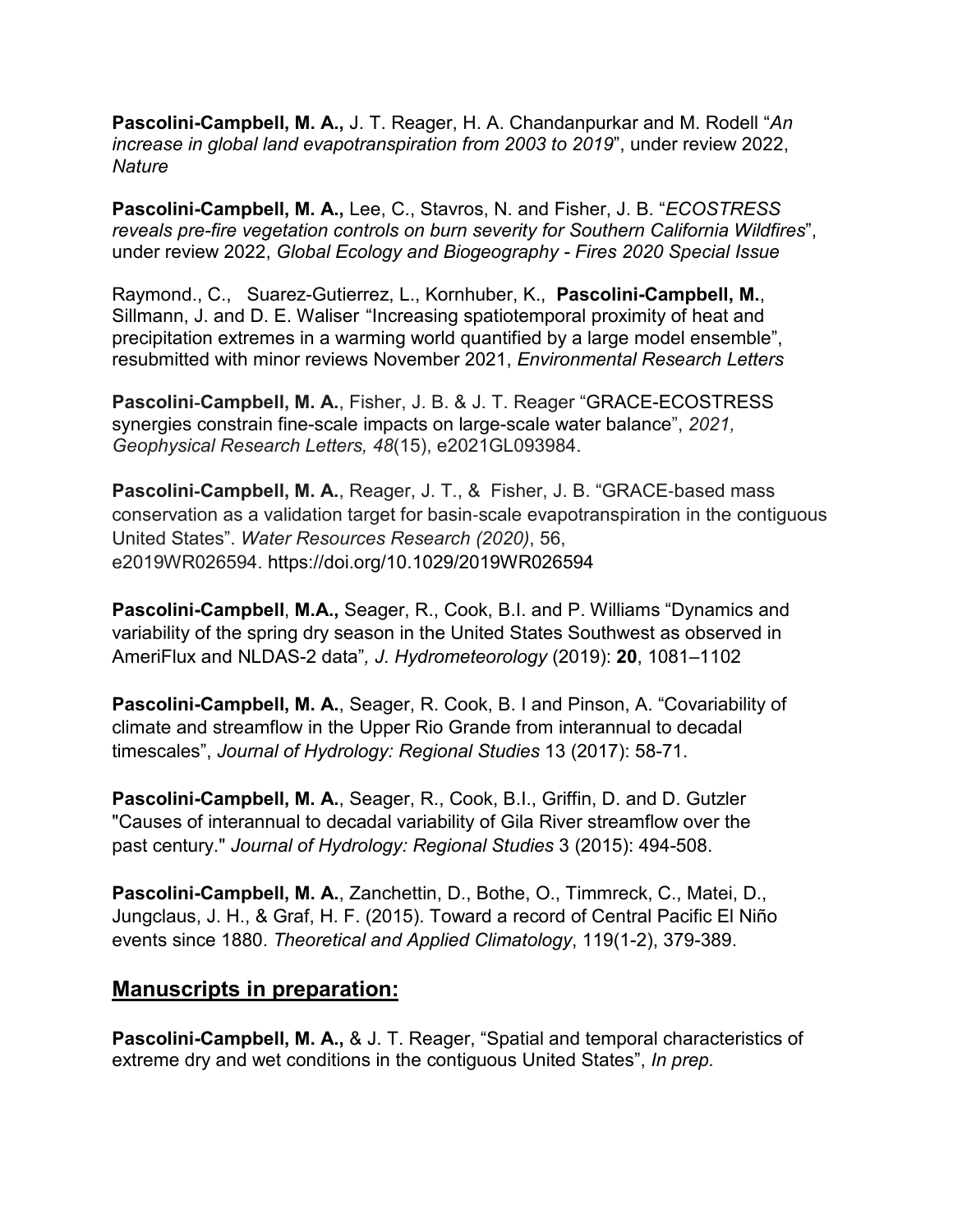Boser, A, **Pascolini-Campbell, M.,** Reager, J.T. "ECOSTRESS reveals agriculture enhances evapotranspiration in California by 30%", *In Prep*

Paa, S., Wilder, B., Lee, C. **Pascolini-Campbell, M.**, Kinoshita, A. "Post-fire vegetation recovery trends in Amazonian Brazil", *In Prep* 

## **Selected Presentations:**

**Pascolini**‐**Campbell, M. A** Reager, J. T., Chandanpurkar, H., Roddell, M., Fisher, J.B.F. "A recent increase in global land evapotranspiration, and human impacts on the water cycle", American Geophysical Union Fall Meeting, *December 2021, (*Invited speaker)

**Pascolini**‐**Campbell, M. A** Reager, J. T., Chandanpurkar, H. & M. Roddell. "A 10 per cent increase in global land evapotranspiration from 2003 to 2019", American Geophysical Union Fall Meeting, *December 2021, (*Invited speaker)

**Pascolini**‐**Campbell, M. A**, Lee, C. Stavros, N. & Fisher, J.B.F. "ECOSTRESS reveals pre-fire burn conditions for 2020 California Wildfires", American Geophysical Union Fall Meeting, *December 2021, (Oral Presentation)*

**Pascolini**‐**Campbell, M. A** Reager, J. T., Chandanpurkar, H. & M. Roddell. "A 10 per cent increase in global land evapotranspiration from 2003 to 2019", NASA Jet Propulsion Laboratory, Carbon Cycle Seminar, *June 2021*

**Pascolini**‐**Campbell, M. A.,** Reager, J. T., Chandanpurkar, H. & M. Roddell. "Recent increase in global land evapotranspiration from the mass-balance perspective". AGU Fall Meeting*, December 2020 (Oral Presentation)*

*Pascolini-Campbell, M. A., Lee, C., Fisher, J. B. & Stavros, N. "*The use of remote sensing-based ET and evaporative stress index to assess pre and post fire vegetation status" Tactical Fire Remote Sensing Advisory Committee, U.S. Forest Service and NASA, November 2020

**Pascolini**‐**Campbell**, **M. A.,** Reager, J. T., & Fisher, J. B. "GRACE‐based mass conservation as a validation target for basin‐scale evapotranspiration in the contiguous United States". AGU Fall Meeting*, December 2019 (Oral Presentation)*

**Pascolini-Campbell, M.A**., Seager, R., Cook, B.I. and P. Williams "Dynamics and Variability of the Spring Dry Season in the United States Southwest", AGU Fall Meeting, December 2017 (Oral Presentation)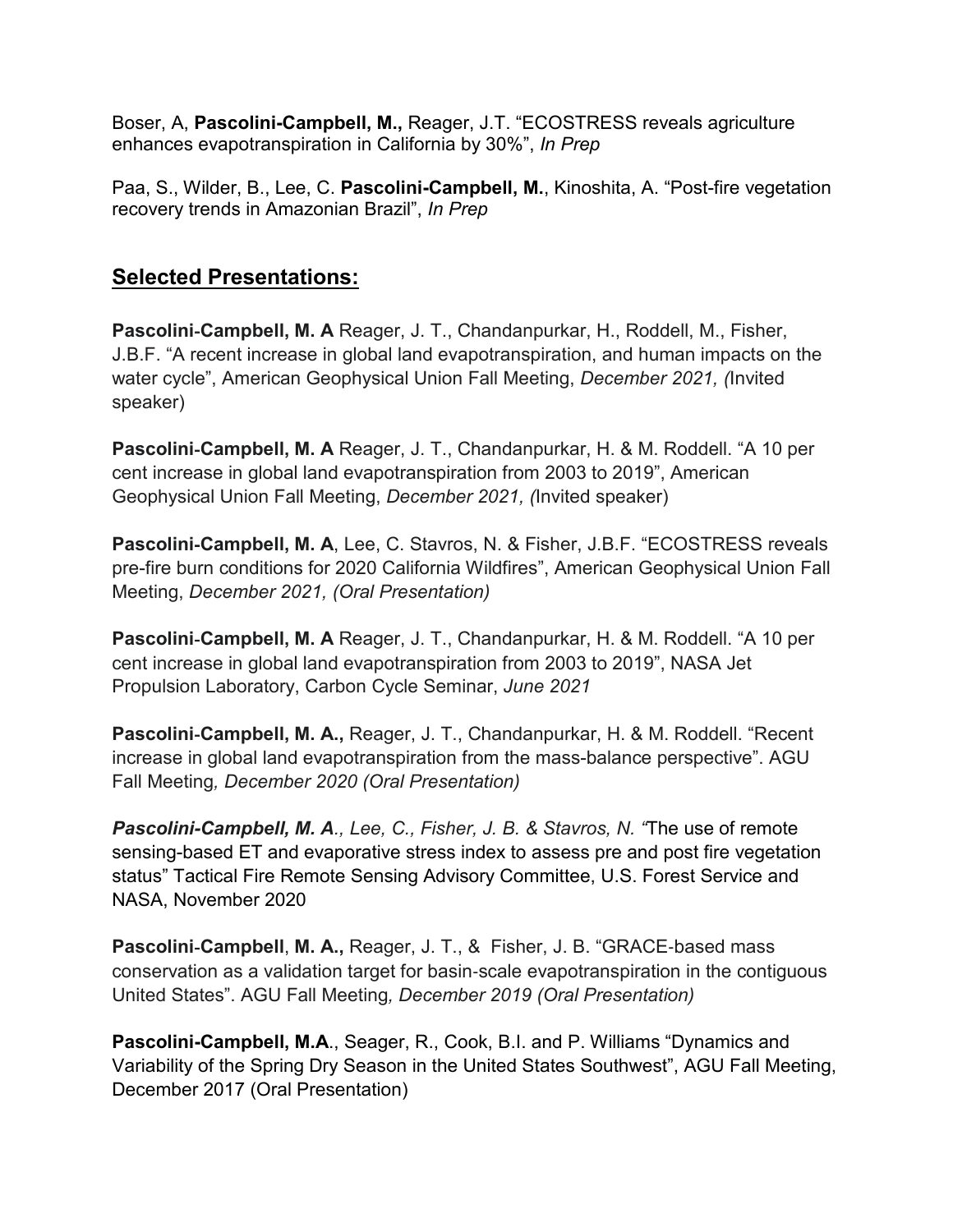## **Skills:**

Programming: MATLAB, Linux programming, Python (Pandas, NumPy, SciPy), R, terminal

Software: QGIS, MS Office and Adobe products, Github

Analysis: Synthesis of complex geospatial datasets from different sources (netCDF, GRIB, TIFF), big data analysis, statistical analyses, uncertainty quantification

## **Teaching and mentoring:**

| 2022 | Co-mentor for 2 interns supported by ECOSTRESS                                                                                                            |
|------|-----------------------------------------------------------------------------------------------------------------------------------------------------------|
| 2022 | Co-mentor for team of 5 interns in NASA Develop (Applied Science<br>program) for a joint project with Tennessee-based non-profit 'Protect our<br>Aquifer' |
| 2021 | Co-mentoring JPL summer intern June – August 2021 on using<br>ECOSTRESS satellite data to monitor irrigation in California                                |

- **2014 - 2015** Dynamics of Climate Variability and Change, Columbia University designed and delivered lectures to Masters program of 40 students
- **2015 - 2016** Regional Climate and Climate Impacts, Columbia University designed homework assignments and mentored for Masters program of 40 students

## **Proposals:**

**ROSES Ocean Salinity Science Team,** *Awarded 2022***,** Science PI *'Coastal salinity; a proxy for human and natural terrestrial hydrology changes'*

**NASA SERVIR Step 1,** *invited to Step 2***,** PI *'Fire Risk from Plant Water Stress in Amazonia'*

**ROSES Subseasonal to Seasonal Hydrometeorological Prediction,** *Submitted 2022*, CO-I (JPL Lead) *'Seasonal to Subseasonal Predictability from Remotely-Sensed Evapotranspiration in a Regional Hydroclimate Model'*

#### **NASA Postdoctoral Program Fellowship**, *Awarded 2018*,

"Measuring human impacts on the global water and energy cycle using GRACE and SMAP"